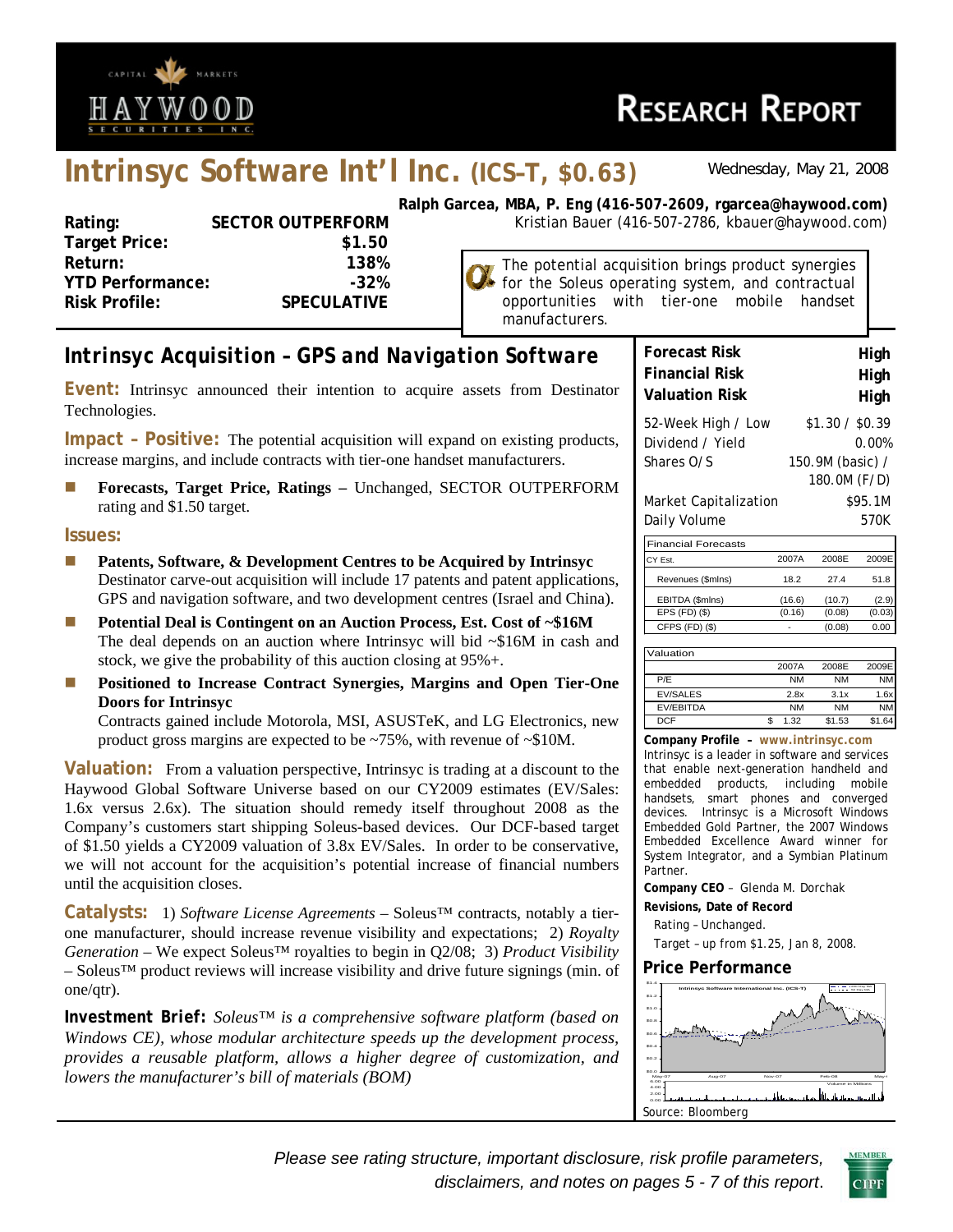Intrinsyc Software International Inc. Ticker Ticker **ICS-T** Price S0.63 Rating: Sector Outperform<br>Shares O/S (M) 180.0 Market Cap. (\$M): \$95 Target: \$1.50

**Shares O/S (M) Market Cap. (\$M): 180.0 Target: \$1.50**

\*All consensus numbers are from Capital IQ

\*All consensus numbers are from Capital IQ

**Alpha: Product delivery in Taiwan, China and EMEA will provide positive synergy and momentum to future licensing deals.** 

**Investment Highlights Intrinsyc Software International Inc. - Chart Company Description** - Intrinsyc is a leader in software and services that enable next-generation handheld and embedded products, including mobile handsets, smart phones ny Description<br>Corred devices.

**Investment Brief** - The company's mobile software products, engineering services, and years of expertise help OEMs, service providers, and silicon providers deliver<br>compelling wireless products with faster time-to-market

**Catalysts** - Continued design wins, two have been announced so far, should drive royalty revs.

**Risks** - Handset mftrs and OEMs decide not to go with Windows CE platform; slow shipments delay royalty stream.

**Recent Financings**: Equity Offering May 2007 - 33.3M @ \$0.60 Past Equity Offering March 2006 - 24.2M @ \$0.90

**Management:** Glenda Dorchak, Chairman & CEO; George Reznik, CFO; Randy Kath, CTO

| <b>Financial Forecasts</b>      |                          |                          | Annual                   |                          |         |          |        | Quarterly                  |                          |                          | <b>Key Statistics</b>                       |        |                   |                   |
|---------------------------------|--------------------------|--------------------------|--------------------------|--------------------------|---------|----------|--------|----------------------------|--------------------------|--------------------------|---------------------------------------------|--------|-------------------|-------------------|
| FY-end Dec-31                   | 2006A                    | 2007A                    | 2008E                    | 2009E                    | 2010E   | Q3/2007A |        | Q4/2007A Q1/2008A Q2/2008E |                          | Q3/2008E                 | Price / Target / Return                     | \$0.63 | \$1.50            | 138.1%            |
| Revenues (\$mins)               | 19.7                     | 18.2                     | 27.4                     | 51.8                     | 64.4    | 5.1      | 4.5    | 5.6                        | 6.2                      | 6.8                      | 52wk Hi / Lo                                |        | \$1.30            | \$0.39            |
| Rev. Growth %                   |                          | $-8%$                    | 50%                      | 89%                      | 24%     |          | $-11%$ | 22%                        | 12%                      | 9%                       | Shares O/S (mlns)                           |        |                   |                   |
| Consensus Revenue Est. (\$mins) | nmf                      | 19.5                     | 23.7                     | 45.2                     | 56.4    | 5.1      | 4.3    | 5.4                        | 5.8                      | 5.8                      | Basic / F.D.                                |        | 150.9             | 180.0             |
| 3 months ago.                   | $\overline{\phantom{a}}$ | 20                       | $\overline{\phantom{a}}$ |                          |         |          |        |                            | $\overline{\phantom{a}}$ |                          | Float                                       |        |                   | 147.2             |
| EBITDA (\$mins)                 | (15.1)                   | (16.6)                   | (10.7)                   | (2.9)                    | 8.4     | (3.6)    | (3.8)  | (3.7)                      | (2.8)                    | (3.1)                    | <b>Dividend Yield</b>                       |        |                   | 0.0%              |
| <b>EBITDA Growth %</b>          |                          | 10%                      | $-36%$                   | $-73%$                   | $-390%$ |          | 5%     | $-3%$                      | $-23%$                   | 8%                       | Short Interest / as % of Float              |        | 0.0               | 0.0%              |
| Consensus EBITDA Est. (\$mins)  | $\overline{\phantom{a}}$ | (14.2)                   | (14.4)                   | (3.9)                    | 6.0     | (3.7)    | (4.0)  | (3.7)                      | (3.7)                    | (3.5)                    | Daily Volume (3-Mth. Avg. mlns)             |        |                   | 0.57              |
| 3 months ago.                   | ٠                        | (14.2)                   | $\overline{\phantom{a}}$ | . .                      |         | (3.7)    | (4.0)  | (2.7)                      |                          |                          | Market Cap. / Enterprise Value (mlns)       |        | 95.1              | 59.8              |
| EPS $(FD)(\$)$                  | (0.18)                   | (0.16)                   | (0.08)                   | (0.03)                   | 0.06    | (0.05)   | (0.03) | (0.03)                     | (0.02)                   | (0.02)                   | Cash / Debt (mlns)                          |        | 35.2              | 0.0               |
| FPS Growth %                    |                          | $-14%$                   | $-46%$                   | $-69%$                   | $-332%$ |          | $-31%$ | $-16%$                     | $-23%$                   | 6%                       | Net Cash / Share                            |        |                   | \$0.23            |
| Consensus EPS Est. (\$)         | $\overline{\phantom{a}}$ | (0.17)                   | (0.10)                   | (0.04)                   | 0.04    | (0.04)   | (0.04) | (0.03)                     | (0.03)                   | (0.02)                   | Tang, Book Value / Share                    |        |                   | \$0.17            |
| 3 months ago.                   |                          | (0.17)                   |                          |                          |         | (0.04)   | (0.04) | (0.03)                     |                          | $\sim$                   | Company CEO / Website                       |        | Glenda M. Dorchak | www.intrinsyc.com |
| CFPS (FD) (\$)                  | $\overline{\phantom{a}}$ |                          | (0.08)                   | 0.00                     | 0.07    | (0.03)   | (0.03) | (0.04)                     | (0.01)                   | (0.02)                   | <b>Top Holders:</b>                         |        |                   |                   |
| CFPS Growth %                   |                          | nmf                      | nmf                      | $-104%$                  | 2135%   |          | $-7%$  | 37%                        | $-73%$                   | 125%                     | 1) Camlin Asset Management Limited          |        |                   | 3.8%              |
| Consensus CFPS Est. (\$)        |                          | $\overline{\phantom{a}}$ | (0.08)                   | $\overline{\phantom{a}}$ | 0.07    |          |        | (0.01)                     | (0.02)                   | $\overline{\phantom{a}}$ | 2) IG Investment Management, Ltd.           |        |                   | 2.8%              |
| 3 months ago.                   |                          |                          |                          |                          |         |          |        | (0.02)                     |                          | ۰.                       | 3) Gruber & McBaine Capital Management, LLC |        |                   | 1.5%              |

|                            |           |      |           |           |                             |        |                         | Management Control (Proxy)<br>. . / M         |
|----------------------------|-----------|------|-----------|-----------|-----------------------------|--------|-------------------------|-----------------------------------------------|
| <b>Valuation Metrics</b>   | 2006      | 2007 | 2008      | 2009      | Analyst Ratings: Capital IQ |        | <b>Potential Upside</b> | *Source: CapitalIQ, Bloomberg                 |
| <b>EV/EBITDA - Current</b> | <b>NM</b> |      | <b>NM</b> | <b>NM</b> | <b>Average Target</b>       | \$1.23 | 95%                     | <b>Historical Valuation Parameters</b>        |
| Est. EV/EBITDA - Target    |           |      | <b>NM</b> | <b>NM</b> | <b>Median Target</b>        | \$1.25 | 98%                     | Intrinsvc Software International Inc.         |
| <b>EV/SALES - Current</b>  | 1.9x      |      | 3.1x      | 1.6x      | <b>Sector Outperform</b>    |        |                         | <b>FWD EV/SALES - NTM</b><br>Average of Comps |
| Est. EV/SALES - Target     |           |      | 7.2x      | 3.8x      | <b>Sector Perform</b>       |        |                         |                                               |
| Current. 1-Year. 2-Year    |           |      |           |           | <b>Sector Underperform</b>  |        |                         |                                               |
| <b>DCF Target</b>          |           |      | \$1.53    | \$1.64    | # of Analysts               |        |                         | $  -$                                         |

| <b>Comparables</b>                    | <b>Stock Price</b> |               | Pot.          |           | <b>EV/Sales</b> |           |           | <b>EBITDA Margin</b> | P/E       |           | <b>EV/EBITDA</b> |                                            |
|---------------------------------------|--------------------|---------------|---------------|-----------|-----------------|-----------|-----------|----------------------|-----------|-----------|------------------|--------------------------------------------|
|                                       | Todav              | <b>Target</b> | <b>Return</b> | 2008      | 2009            | 2010      | 2008      | 2009                 | 2008      | 2009      | 2008             | 2009                                       |
| Intrinsyc Software International Inc. | 0.63               | 1.50          | 138%          | 3.1x      | 1.6x            | 1.2x      | $-39%$    | $-6%$                | <b>NM</b> | <b>NM</b> | <b>NM</b>        | <b>NM</b>                                  |
| Research In Motion Ltd.               | 138.60             | 155.41        | 12%           | 8.3x      | 6.0x            | 5.1x      | 31%       | 30%                  | 38.6x     | 27.7x     | 26.4x            | 19.9x                                      |
| Access Company, Ltd.                  | 300,000            | 398.333       | 33%           | 3.2x      | 2.8x            | 2.3x      | 6%        | 9%                   | <b>NM</b> | <b>NM</b> | <b>NM</b>        | 29.4x                                      |
| <b>Opera Software ASA</b>             | 16.10              | 17.44         | 8%            | 3.4x      | 2.5x            | 2.0x      | 12%       | 18%                  | 47.7x     | 24.5x     | 27.9x            | 13.7x                                      |
| <b>BSQUARE Corp.</b>                  | 4.90               | <b>NM</b>     | <b>NM</b>     | <b>NM</b> | <b>NM</b>       | <b>NM</b> | <b>NM</b> | <b>NM</b>            | <b>NM</b> | <b>NM</b> | <b>NM</b>        | <b>NM</b>                                  |
| Smith Micro Software Inc.             | 8.05               | 13.44         | 67%           | 1.6x      | 1.3x            | <b>NM</b> | 16%       | 22%                  | 12.5x     | 9.8x      | 9.6x             | 5.9x                                       |
| Infraware Inc.                        | 16,700             | 35,000        | 110%          | 4.3x      | <b>NM</b>       | <b>NM</b> | 36%       | <b>NM</b>            | 16.3x     | <b>NM</b> | 11.8x            | <b>NM</b>                                  |
| Palm. Inc.                            | 5.72               | 5.90          | 3%            | 0.7x      | 0.6x            | <b>NM</b> | 0%        | 4%                   | <b>NM</b> | <b>NM</b> | <b>NM</b>        | 14.1x                                      |
| Average                               |                    |               |               | 3.6x      | 2.6x            | 3.1x      | 17%       | 17%                  | 28.8x     | 20.7x     | 18.9x            | 16.6x                                      |
|                                       |                    |               |               |           |                 |           |           |                      |           |           |                  | *All consensus numbers are from Capital IQ |

| <b>Historical Valuation Parameters</b> |            | <b>EV/EBITDA</b> |           | <b>P/CF</b> |           | <b>EBITDA Growth</b> |           | <b>EPS Growth</b> | <b>Sales Growth</b> |           | Returns % |            |  |
|----------------------------------------|------------|------------------|-----------|-------------|-----------|----------------------|-----------|-------------------|---------------------|-----------|-----------|------------|--|
| 3-Yr Ava.                              | <b>NTM</b> | <b>TTM</b>       | 2008      | 2009        | 2008      | 2009                 | 2008      | 2009              | 2008                | 2009      | Last 3mtl | <b>YTD</b> |  |
| Intrinsvc Software International Inc.  | <b>NM</b>  | <b>NM</b>        | <b>NM</b> | <b>NM</b>   | $-36%$    | $-73%$               | 46%       | 69%               | 50%                 | 89%       | $-41%$    | $-32%$     |  |
| Research In Motion Ltd.                | 20.5x      | <b>NM</b>        | 35.7x     | 25.5x       | 84%       | 33%                  | 92%       | 39%               | 83%                 | 39%       | 49%       | 22%        |  |
| Access Company, Ltd.                   | 22.8x      | <b>NM</b>        | <b>NM</b> | 44.6x       | $-32%$    | 71%                  | 102%      | <b>NM</b>         | 4%                  | 14%       | $-22%$    | $-41%$     |  |
| <b>Opera Software ASA</b>              | <b>NM</b>  | <b>NM</b>        | 37.1x     | 21.0x       | 202%      | 103%                 | 208%      | 95%               | 38%                 | 36%       | 20%       | 25%        |  |
| <b>IBSQUARE Corp.</b>                  | <b>NM</b>  | <b>NM</b>        | <b>NM</b> | <b>NM</b>   | <b>NM</b> | <b>NM</b>            | <b>NM</b> | <b>NM</b>         | <b>NM</b>           | <b>NM</b> | $-9%$     | $-28%$     |  |
| <b>Smith Micro Software Inc.</b>       | 19.9x      | <b>NM</b>        | <b>NM</b> | <b>NM</b>   | 120%      | 63%                  | <b>NM</b> | 27%               | 38%                 | 20%       | 9%        | $-5%$      |  |
| Infraware Inc.                         | 13.6x      | <b>NM</b>        | 13.1x     | <b>NM</b>   | 82%       | <b>NM</b>            | 88%       | <b>NM</b>         | 46%                 | <b>NM</b> | 10%       | 5%         |  |
| Palm, Inc.                             | <b>NM</b>  | <b>NM</b>        | <b>NM</b> | <b>NM</b>   | <b>NM</b> | <b>NM</b>            | NM        | 100%              | $-8%$               | 15%       | $-13%$    | $-10%$     |  |
| Average                                | 19.2x      | <b>NM</b>        | 28.7x     | 30.4x       | 91%       | 67%                  | 122%      | 65%               | 34%                 | 25%       | 6%        | $-5%$      |  |

scounted Cash Flow Analysis (FY-End Dec, US\$)<br>odeled Units Shipped Modeled Units Shipped 125,000 125,000 1250,000 1,550,000 7,500,000 10,000,000 1,250,000 11,250,000 11,250,000 Amortization (\$) NOPAT [ EBIT \* (1 - effective tax rate) ] Plus Amortization (\$) Less Capital Expenditures (\$) apital Intensity et Working Ca 6% 39% -73% -39% **Intrinsyc Software 2010 2011** 27,377,081 27,377,08 **2007 2008 2009** 51,763,756 64,441,606 74,262,31 3,429,236 (773,299) (828,220) (1 (15,565,689) (3,459,074) 1,417,792) 7,698,674 (682,879) (575,046) 89% 24% 15% 15,058,481 -6% 13% 20% (14,455,074) (10,703,351) (2,881,660) 8,353,426 706,110 (1 (15,276,356) (3,459,074) 1,372,799) 7,698,674 1 4,352,371 821,282 669,449 669,449 577,414 654,752 14,352,371 821,282 669,449 577,414 654,752 706,110 (439,710) (891,148)  $\begin{array}{ccccccc} \circ & & & & \circ & & & \circ & & \circ & & \circ \end{array}$ 471,143 (659,396) 471,143 (659,396) 471,143 (659,396) 471,143 (1,359,564)

237,856,932

Source: Haywood Securities Inc., Company Reports, Target, Return and Forecasts are Consensus Based Using Capital IQ. DCF Value 1 1.32 1 .53 .64

Source: Haywood Securities

| \$1.40<br>\$1.20 | 50 Day MA<br>200 Day MA |        |        |           |           |        |          |          |        |          |        |  |
|------------------|-------------------------|--------|--------|-----------|-----------|--------|----------|----------|--------|----------|--------|--|
| \$1.00<br>\$0.80 |                         |        |        |           |           |        |          |          |        |          |        |  |
| \$0.60<br>\$0.40 |                         |        |        |           |           |        |          |          |        |          |        |  |
| \$0.20           |                         |        |        |           |           |        |          |          |        |          |        |  |
| \$0.00<br>Nay-07 | lun-07                  | Jul-07 | Aug-07 | $S$ op-07 | $Oct$ -07 | Nov-07 | $Dec-OT$ | $Jan-08$ | Feb-08 | $Mar-08$ | Apr-08 |  |
| 6.0<br>4.0       |                         |        |        |           |           |        |          |          |        |          |        |  |

**\$0.63 \$95**

| <b>Key Statistics</b>                         |                                             |                   |                               |  |  |  |  |  |
|-----------------------------------------------|---------------------------------------------|-------------------|-------------------------------|--|--|--|--|--|
| Price / Target / Return                       | \$0.63                                      | \$1.50            | 138.1%                        |  |  |  |  |  |
| 52wk Hi / Lo                                  |                                             | \$1.30            | \$0.39                        |  |  |  |  |  |
| Shares O/S (mins)                             |                                             |                   |                               |  |  |  |  |  |
| Basic / F.D.                                  |                                             | 150.9             | 180.0                         |  |  |  |  |  |
| Float                                         |                                             |                   | 147.2                         |  |  |  |  |  |
| <b>Dividend Yield</b>                         |                                             |                   | 0.0%                          |  |  |  |  |  |
| Short Interest / as % of Float                |                                             | 0.0               | 0.0%                          |  |  |  |  |  |
| Daily Volume (3-Mth. Avg. mlns)               |                                             |                   | 0.57                          |  |  |  |  |  |
| Market Cap. / Enterprise Value (mlns)         |                                             | 95.1              | 59.8                          |  |  |  |  |  |
| Cash / Debt (mlns)                            |                                             | 35.2              | 0.0                           |  |  |  |  |  |
| Net Cash / Share                              |                                             |                   | \$0.23                        |  |  |  |  |  |
| Tang. Book Value / Share                      |                                             |                   | \$0.17                        |  |  |  |  |  |
| <b>Company CEO / Website</b>                  |                                             | Glenda M. Dorchak | www.intrinsyc.com             |  |  |  |  |  |
| <b>Top Holders:</b>                           |                                             |                   |                               |  |  |  |  |  |
| 1) Camlin Asset Management Limited            |                                             |                   | 3.8%                          |  |  |  |  |  |
| 2) IG Investment Management, Ltd.             |                                             |                   | 2.8%                          |  |  |  |  |  |
|                                               | 3) Gruber & McBaine Capital Management, LLC |                   |                               |  |  |  |  |  |
| Ownership:                                    |                                             |                   |                               |  |  |  |  |  |
| Management Control (Proxy)                    |                                             | 1.7 M             | 1.1%                          |  |  |  |  |  |
|                                               |                                             |                   | *Source: CapitalIQ, Bloomberg |  |  |  |  |  |
| <b>Literature Literature at the Community</b> |                                             |                   |                               |  |  |  |  |  |







Kristian Bauer (416-507-2786, kbauer@haywood.com) **Ralph Garcea, MBA, P.ENG (416-507-2609, rgarcea@haywood.com)**



276,094,009 295,506,551

269,314,965 269,314,965 269,314,965 269,314,965

erminal Value Equity Value

Revenue (\$) evenue gr EBITDA (\$) EBITDA Margin

EBIT (\$)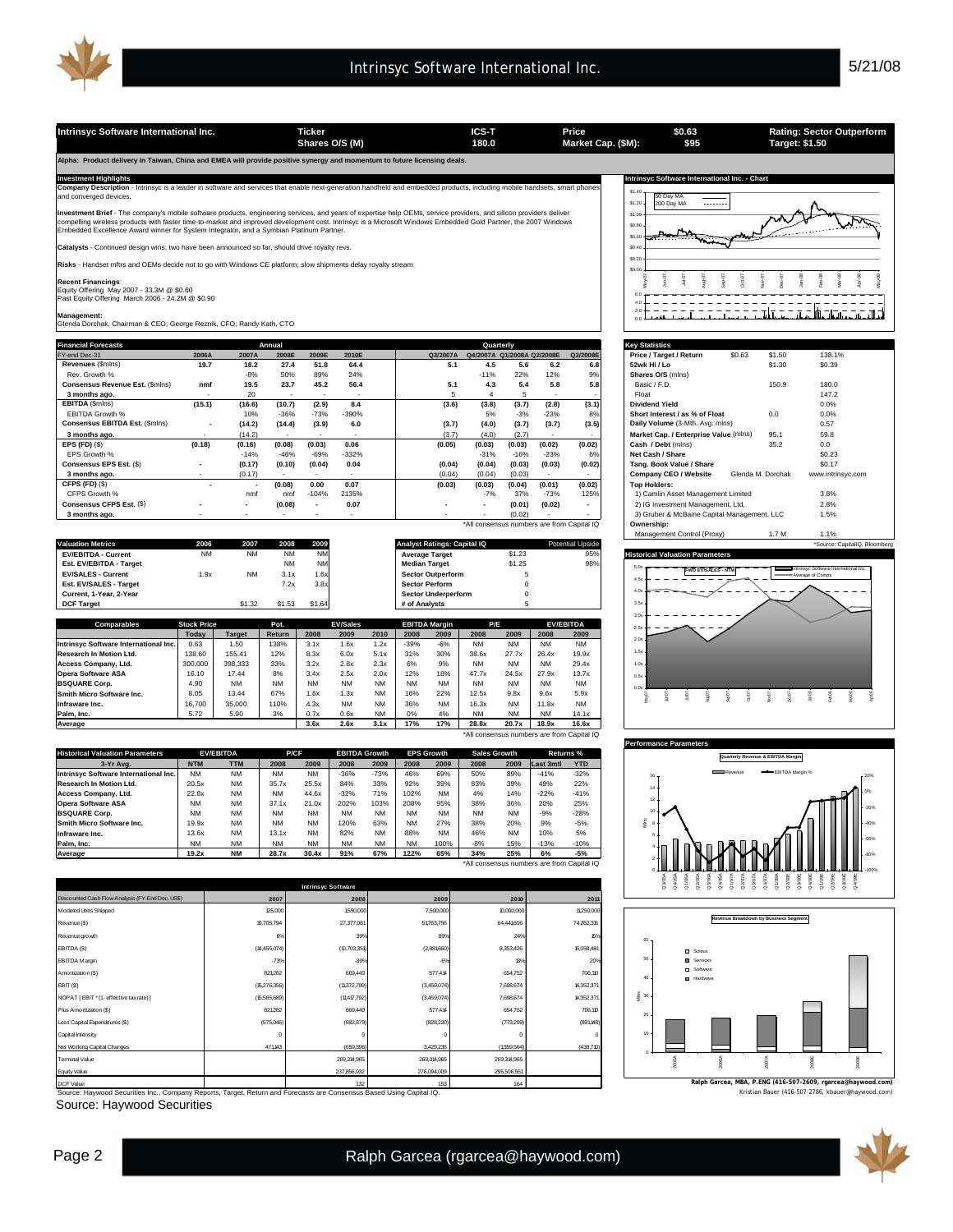

## **Investment Thesis**

Intrinsyc Software operates primarily as two businesses: the wireless systems engineering group, and the mobility software business that has been responsible for the development of Soleus, a consumer software product for wireless and handheld devices since 2004.

Soleus is a comprehensive software platform (based on Windows CE) and includes a high-level operating system (HLOS), an application suite, a pre-certified telephony stack, and sophisticated user interface-generation tools. Soleus' modular architecture speeds up the development process, provides a reusable platform, allows a higher degree of customization, and lowers the manufacturer's bill of materials. Within the mobile phone market, feature phones (Intrinsyc's target segment) have evolved as the biggest segment, and in 2006, contributed approximately 60% of the global sales (587 million units). We expect feature phones to continue to be 60% to 65% of global shipments going forward.

## **Intrinsyc Acquisition – GPS and Navigation Software**

Pre-market May 20<sup>th</sup>, 2008 Intrinsyc Software announced their intention to acquire assets from Destinator Technologies. The Company believes that the assets will provide profitable operations, synergies and contract opportunities worthy of the purchase price.

Destinator Technologies is a GPS and mobile navigation company in financial distress; Intrinsyc plans to purchase certain assets through an auction process. The proposed purchase price is  $\hat{C}$ \$8.5M in cash and 11M shares (at \$0.68 as of the May 16<sup>th</sup> closing price), totalling  $\sim$ C\$16M in value. This will increase the shares outstanding to 161.9M from 150.9M ( $\sim$ 7%) dilution). Intrinsyc's break-fee is 3% of the purchase price and the reimbursement of specific transaction-related expenses.

Intrinsyc has done significant due diligence before announcing their intention to purchase Destinator Technologies. We believe that the financial distress does not represent a significant issue to Intrinsyc should the deal close. As a result, we believe that the deal has about a 95% chance of succeeding. The contract is contingent on Intrinsyc retaining a certain number of employees, contracts and customers of Destinator.



Source: www. motorola.com

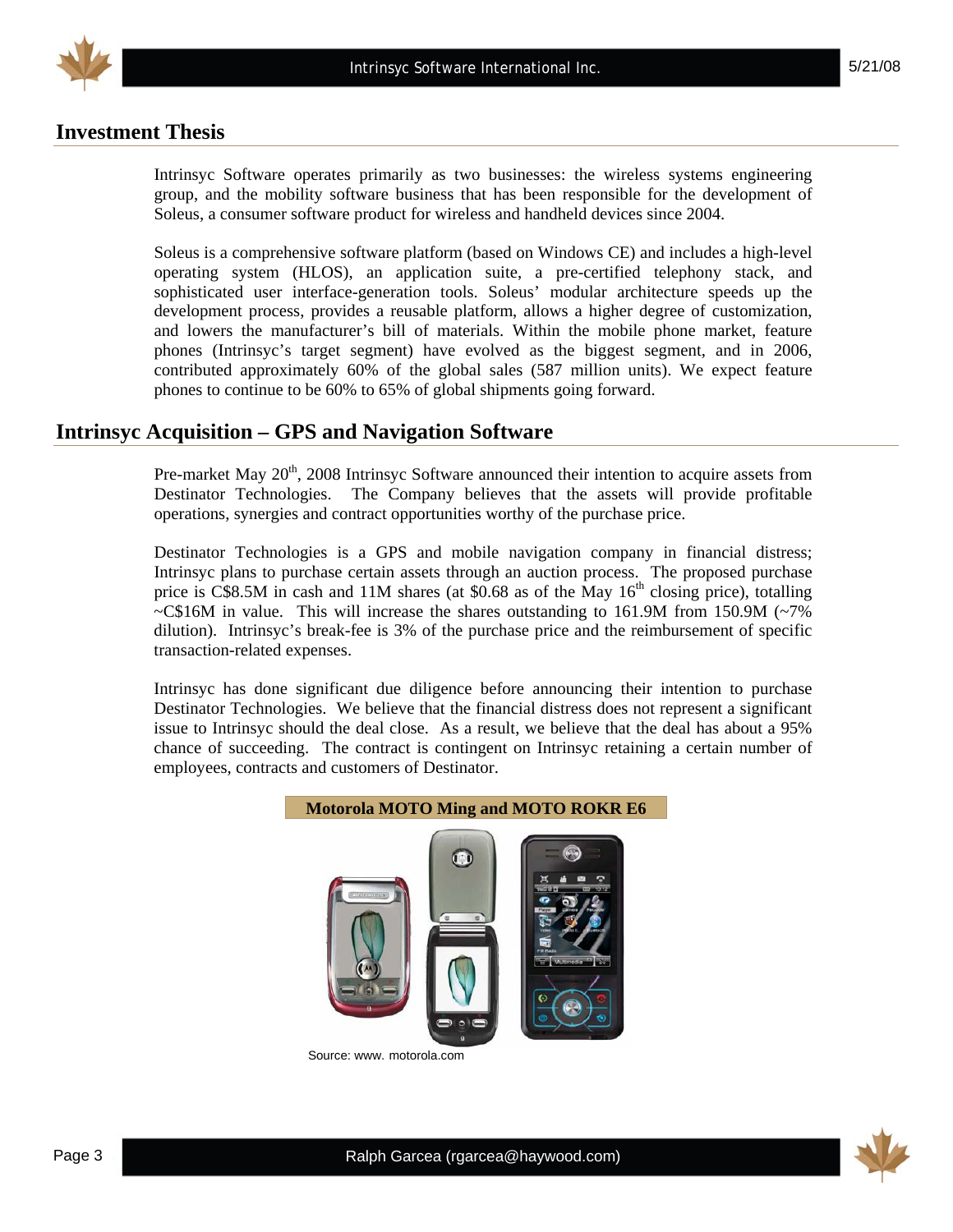

The assets to be purchased include 17 patents and patent applications, the GPS and mobile navigation software, and two development centres located in Israel and China. The acquisition of the GPS/navigation mobile software provides several opportunities for Intrinsyc. Existing Destinator software and services revenue will likely be added to Intrinsyc's financials along with the synergies gained from integrating the GPS/navigation capability into the Soleus™ 2.0 software package. The deal should come with contracts from Motorola, MSI, ASUSTeK, and LG Electronics. With Motorola, Destinator collaborated on several mobile products (including MOTO Ming and MOTO ROKR E6) that are at the beginning of their royalty cycle, and MSI is an existing customer of Intrinsyc for the Soleus™ OS. This deal provides contract opportunities previously unavailable.

The acquisition is expected to bring  $\sim $10M$  in annual revenues to Intrinsyc from acquired software and services. Destinator Technologies has annual revenues north of \$25M, but Intrinsyc is focusing on the high margin (~75% gross margin) GPS/navigation software and services portion. The future revenue will be obtained through the legacy business of selling GPS/navigation software to Symbian/Linux/etc devices, and through the integration of the software with the Soleus<sup>™</sup> OS. Based on these estimates, we see the deal being done at ~1.6x revenue and should be reflected on Intrinsyc's Q3/08 financial results.

In our opinion, the acquisition creates a strategic opportunity for Intrinsyc to grow their business on multiple fronts. We believe that the technology, contracts and contacts will enable Intrinsyc to continue their market penetration and sign more SLAs. We reiterate our SECTOR OUTPERFORM and \$1.50 target.

#### **Valuation**

From a valuation perspective, Intrinsyc is trading at a discount to the Haywood Global Software Universe based on our CY2009 estimates (EV/Sales: 1.6x versus 2.6x). The situation should remedy itself throughout 2008 as the Company's customers start shipping Soleus-based devices. Our DCF-based target of \$1.50 yields a CY2009 valuation of 3.8x EV/Sales. In order to be conservative, we will not account for the acquisition's potential increase of financial numbers until the acquisition closes.

| _________                               |                 |        |                    |           |           |              |      |           |           |        |               |                              |            |               |           |               |            |            |            |                                           |            |                  |            |           |               |           |
|-----------------------------------------|-----------------|--------|--------------------|-----------|-----------|--------------|------|-----------|-----------|--------|---------------|------------------------------|------------|---------------|-----------|---------------|------------|------------|------------|-------------------------------------------|------------|------------------|------------|-----------|---------------|-----------|
|                                         |                 |        |                    |           |           |              |      |           |           |        |               |                              |            |               |           |               |            |            |            |                                           |            |                  |            |           |               |           |
| <b>CANADA TECHNOLOGY</b>                |                 | Trdg   | <b>Local Price</b> |           | Pot.      | % of 52 week |      | Mkt. Cap. |           |        |               | Market Indicators (Return %) |            | Revenue (USD) |           | 180-day % chg |            | P/E        |            | EV/Sales                                  |            | <b>EV/EBITDA</b> |            |           | REV/Headcount |           |
| Small Cap - Software/Services           | Ticker          | Curr   | 20-May             | Target    | Return    | Low          | High | (US\$mm)  | 1-day     | 7-dav  | 30-day 90-day |                              | <b>YTD</b> | CY08F         | CY09F     | CY08E         |            |            |            | CY09E CY08E CY09E CY08E CY09E CY08E CY09E |            |                  |            | нc        | CY08E         | CY09E     |
|                                         |                 |        |                    |           |           |              |      |           |           |        |               |                              |            |               |           |               |            |            |            |                                           |            |                  |            |           |               |           |
| Absolute Software Corporation           | <b>TSX:ABT</b>  | NR CAD | 1.59               | 18.92     | 63%       | 118%         | 57%  | 554       | $-1%$     | 7%     | $-5%$         | $-22%$                       | $-37%$     | 49            | 77        | $-4%$         | <b>NMF</b> | <b>NMF</b> | <b>NMF</b> | <b>NMF</b>                                | 6.5        | <b>NMF</b>       | <b>NMF</b> | 217       | 0.23          | 0.35      |
| Constellation Software Inc.             | TSX:CSU         | NR CAD | 26.24              | 30.22     | 15%       | 117%         | 94%  | 559       | 2%        | 3%     | 15%           | 8%                           | 4%         | 303           | 347       | 9%            | 5%         | 13.1       | 11.5       | 1.9                                       |            | 11.2             |            | .200      | 0.25          | 0.29      |
| Points International Ltd.               | TSX:PTS         | NR CAD | 1.89               | 3.90      | 06%       | 167%         | 44%  | 228       | $-2%$     | $-7%$  | $-12%$        | $-34%$                       | $-54%$     | 74            | 103       | 0%            | $-2%$      | <b>NMF</b> | 34.4       | 2.9                                       | 2.         | <b>NMF</b>       | <b>NMF</b> | 76        | 0.97          | 1.35      |
| Corel Corporation                       | TSX:CRE         | NR CAD | 10.85              | 13.70     | 26%       | 155%         | 71%  | 278       | 0%        | 0%     | 0%            | 13%                          | 12%        | 273           | 284       | <b>NMF</b>    | <b>NMF</b> | 6.9        | 6.1        | 1.5                                       |            | 6.3              | 5.8        | 1.110     | 0.25          | 0.26      |
| Intermap Technologies Corp.             | <b>TSX:IMP</b>  | NR CAD | 6.04               | 10.72     | 77%       | 128%         | 53%  | 280       | $-1%$     | $-7%$  | 4%            | $-21%$                       | $-42%$     | 35            |           | 2%            | $-14%$     | <b>NMF</b> | <b>NMF</b> | 6.6                                       | 5.3        | <b>NMF</b>       | <b>NMF</b> | 613       | 0.06          | 0.07      |
| Logibec Groupe Informatique Ltee        | <b>TSX:LGI</b>  | NR CAD | 9.92               | 27.85     | 40%       | 117%         | 89%  | 197       | 1%        | 5%     | 10%           | $-3%$                        | $-10%$     | 73            | <b>NA</b> | <b>NMF</b>    | <b>NMF</b> | 20.7       | <b>NMF</b> | 2.9                                       | <b>NMF</b> | 7.6              | <b>NMF</b> | 430       | 0.17          | <b>NA</b> |
| Gemcom Software International ITSX:GCM  |                 | SP CAD | 2.99               | 3.25      | 9%        | 206%         | 98%  | 162       | <b>0%</b> | 0%     | 9%            | 8%                           | 27%        | 59            | 67        | 5%            | 4%         | 21.4       | 17.6       | 2.4                                       | 2.1        | 9.9              | 9.0        | 118       | 0.50          | 0.57      |
| 20-20 Technologies Inc.                 | <b>TSX:TWT</b>  | NR CAD | 5.70               | 7.63      | 34%       | 110%         | 77%  | 108       | 0%        | 4%     | $-7%$         | 12%                          | $-12%$     | 90            | NA        | <b>NMF</b>    | <b>NMF</b> | 22.6       | <b>NMF</b> | 0.7                                       | <b>NMF</b> |                  |            | 669       | 0.13          | <b>NA</b> |
| <b>Intrinsyc Software International</b> | <b>TSX:ICS</b>  | SO CAD | 0.63               | 1.50      | 138%      | 162%         | 48%  | 96        | $-7%$     | $-9%$  | $-32%$        | $-41%$                       | $-32%$     | 24            |           | <b>NMF</b>    | $-15%$     | <b>NMF</b> | <b>NMF</b> | 3.2                                       | 1.7        | <b>NMF</b>       | <b>NMF</b> | 174       | 0.14          | 0.26      |
| Matrikon Inc.                           | <b>TSX:MTK</b>  | NR CAD | 4.04               | 4.48      | 11%       | 197%         | 96%  | 124       | $-4%$     | 1%     | 2%            | 4%                           | 68%        | 83            | NA        | <b>NMF</b>    | <b>NMF</b> | 14.0       | <b>NMF</b> | 1.3                                       | <b>NMF</b> |                  | <b>NMF</b> | 530       | 0.16          | NA        |
| MKS Inc.                                | <b>TSX:MKX</b>  | NR CAD | 1.72               | 1.99      | 16%       | 167%         | 88%  | 89        | $-2%$     | $-2%$  | $-2%$         | 41%                          | 26%        | 63            | NA        | 12%           | <b>NMF</b> | 21.6       | <b>NMF</b> | 1.2                                       | <b>NMF</b> | 9.5              | <b>NMF</b> | 306       | 0.21          | <b>NA</b> |
| Belzberg Technologies Inc.              | TSX:BLZ         | NR CAD | 4.75               | <b>NA</b> | <b>NA</b> | 112%         | 64%  | 71        | 0%        | $-1%$  | 4%            | $-5%$                        | $-12%$     | <b>NA</b>     | NA        | <b>NMF</b>    | <b>NMF</b> | <b>NMF</b> | <b>NMF</b> | <b>NMF</b>                                | <b>NMF</b> | <b>NMF</b>       | <b>NMF</b> | 95        | <b>NA</b>     | <b>NA</b> |
| <b>Immersive Media Corp.</b>            | <b>CDNX:IMC</b> | UR CAD | 1.15               | <b>UR</b> | <b>NA</b> | 128%         | 20%  | 43        | 3%        | 0%     | 10%           | $-23%$                       | $-27%$     | 14            | 21        | 2%            | 0%         | <b>NMF</b> | 18.4       | 1.5                                       | 1.0        | <b>NMF</b>       | 5.2        | <b>NM</b> | <b>NA</b>     | <b>NA</b> |
| Grey Island Systems International       | CDNX:GIS        | NR CAD | 0.30               | 0.79      | 63%       | 136%         | 55%  | 27        | 0%        | $-3%$  | 2%            | $-18%$                       | $-9%$      | 24            | NA        | <b>NMF</b>    | <b>NMF</b> | 10.9       | <b>NMF</b> | 0.6                                       | <b>NMF</b> | 3.7              | <b>NMF</b> | <b>NM</b> | <b>NA</b>     | <b>NA</b> |
| Brainhunter Inc.                        | TSX:BH          | NR CAD | 0.36               | <b>NA</b> | <b>NA</b> | 109%         | 43%  |           | 0%        | $-8%$  | $-16%$        | $-22%$                       | $-22%$     | <b>NA</b>     | <b>NA</b> | <b>NMF</b>    | <b>NMF</b> | <b>NMF</b> | <b>NM</b>  | <b>NMF</b>                                | <b>NMF</b> | <b>NMF</b>       | <b>NMF</b> | 250       | <b>NA</b>     | <b>NA</b> |
| iseemedia Inc.                          | CDNX:IEE        | NR CAD | 0.24               | 1.20      |           | 112%         | 26%  |           | 0%        | $-14%$ | $-25%$        | $-47%$                       | $-52%$     | <b>NA</b>     | NA        | <b>NMF</b>    | <b>NMF</b> | <b>NMF</b> | <b>NMF</b> | <b>NMF</b>                                | <b>NMF</b> | <b>NMF</b>       | <b>NMF</b> | 37        | <b>NA</b>     | <b>NA</b> |
| SXC Health Solutions, Corp.             | <b>SXCI</b>     | NR USD | 6.38               | 19.59     | 20%       | 166%         | 58%  | 390       | 0%        | $-3%$  | 13%           | 6%                           | 13%        | 566           | 830       | <b>NMF</b>    | <b>NMF</b> | 29.2       | 20.9       | 0.5                                       | 0.4        | 8.6              | 6.2        | 429       | 1.32          | 1.94      |
|                                         |                 |        |                    |           |           |              |      |           |           |        |               |                              |            |               |           |               |            |            |            |                                           |            |                  |            |           |               |           |
|                                         |                 |        |                    |           |           |              |      | Mear      | $-1%$     | $-2%$  | $-2%$         | $-10%$                       | $-9%$      | 72%           | 38%       | 4%            | $-4%$      | 17.8x      | 18.1x      | 2.1x                                      | 2.4x       | 7.9x             | 7.2x       | 417       | 0.36          | 0.64      |
|                                         |                 |        |                    |           |           |              |      | Median    | 0%        | $-1%$  |               | $-12%$                       | $-12%$     | 27%           | 39%       | 2%            |            | 20.7x      | 18.0x      | 1.5x                                      | 1.7x       | 7.7x             | 6.2x       | 306       | 0.22          | 0.32      |

Source: Capital IQ, Haywood Estimates

**Haywood Small Cap Canadian Software Comparables** 

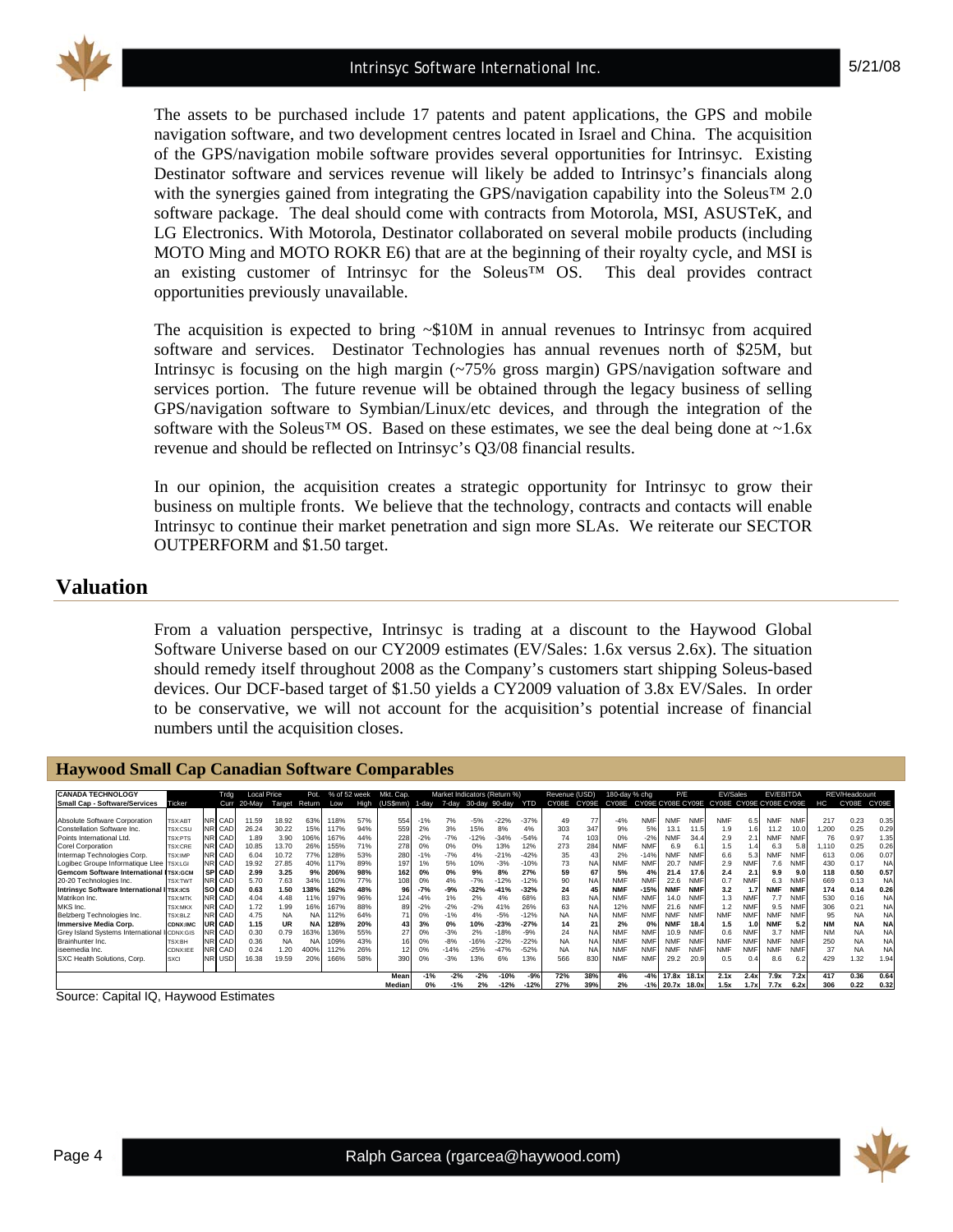

## **Distribution**

This report may only be distributed to non-institutional US clients in the following states: Delaware, Georgia, Louisiana, Maryland, New York and Pennsylvania.

## **Analyst Certification**

I, Ralph Garcea, hereby certify that the views expressed in this report (which includes the rating assigned to the issuer's shares as well as the analytical substance and tone of the report) accurately reflect my/our personal views about the subject securities and the issuer. No part of my/our compensation was, is, or will be directly or indirectly related to the specific recommendations.

## **Important Disclosures**

This report is prepared by Haywood Securities Inc. for use by Haywood Securities Inc., Haywood Securities (USA) Inc. and Haywood Securities (UK) Limited and their clients. Haywood Securities Inc. is a Canadian broker-dealer and a member of the Toronto Stock Exchange and the Canadian Venture Exchange. Haywood Securities (USA) Inc. is a wholly owned subsidiary of Haywood Securities Inc., registered with the U.S. Securities and Exchange Commission, and is a member of FINRA and the Securities Investor Protection Corporation (SIPC).

Haywood Securities, Inc., and Haywood Securities (USA) Inc. do have officers in common however, none of those common officers affect or control the ratings given a specific issuer or which issuer will be the subject of Research coverage. In addition, the firm does maintain and enforce written policies and procedures reasonably designed to prevent influence on the activities of affiliated analysts.

Haywood analysts are salaried employees who may receive a performance bonus that may be derived, in part, from corporate finance income.

#### **Of the companies included in the report the following Important Disclosures apply:**

| <b>Ticker</b> | Company                    | $\overline{2}$ | $\blacksquare$ 3 | 4 | - 5 | -6 |  |
|---------------|----------------------------|----------------|------------------|---|-----|----|--|
| TSX:GCM       | Gemcom Software Int'l Inc. |                |                  |   |     |    |  |
| TSXV:IMC      | Immersive Media Corp.      |                |                  |   |     |    |  |
| TSX:ICS       | <b>Intrinsyc Software</b>  |                |                  |   |     |    |  |

- 1 The Analyst(s) preparing this report (or a member of the Analysts' households) have a financial interest in this company.
- 2 As of the end of the month immediately preceding this publication either Haywood Securities, Inc., its officers or directors beneficially owned 1% or more of this company.
- Haywood Securities, Inc. has reviewed lead projects of this company and a portion of the expenses for this travel have been reimbursed by the issuer.
- Haywood Securities Inc. or an Affiliate has managed or co-managed a public offering of securities for this company in the last 12 months.
- Haywood Securities, Inc. or an Affiliate has received compensation for investment banking services from this company in the past 12 months
- <sup>6</sup>Haywood Securities, Inc. or an Affiliate has received compensation for investment banking services from this company in the past 24 months
- 7 Haywood Securities, Inc. is restricted on this company at the time of publication
- Bush alter the vecurities, Inc. or an Affiliate expects to receive or intends to seek compensation for investment banking services from this company in the next three months

Other material conflict of interest of the research analyst of which the research analyst or member knows or has reason to know at the time of publication or at the time of public appearance:

 $n/a$ 

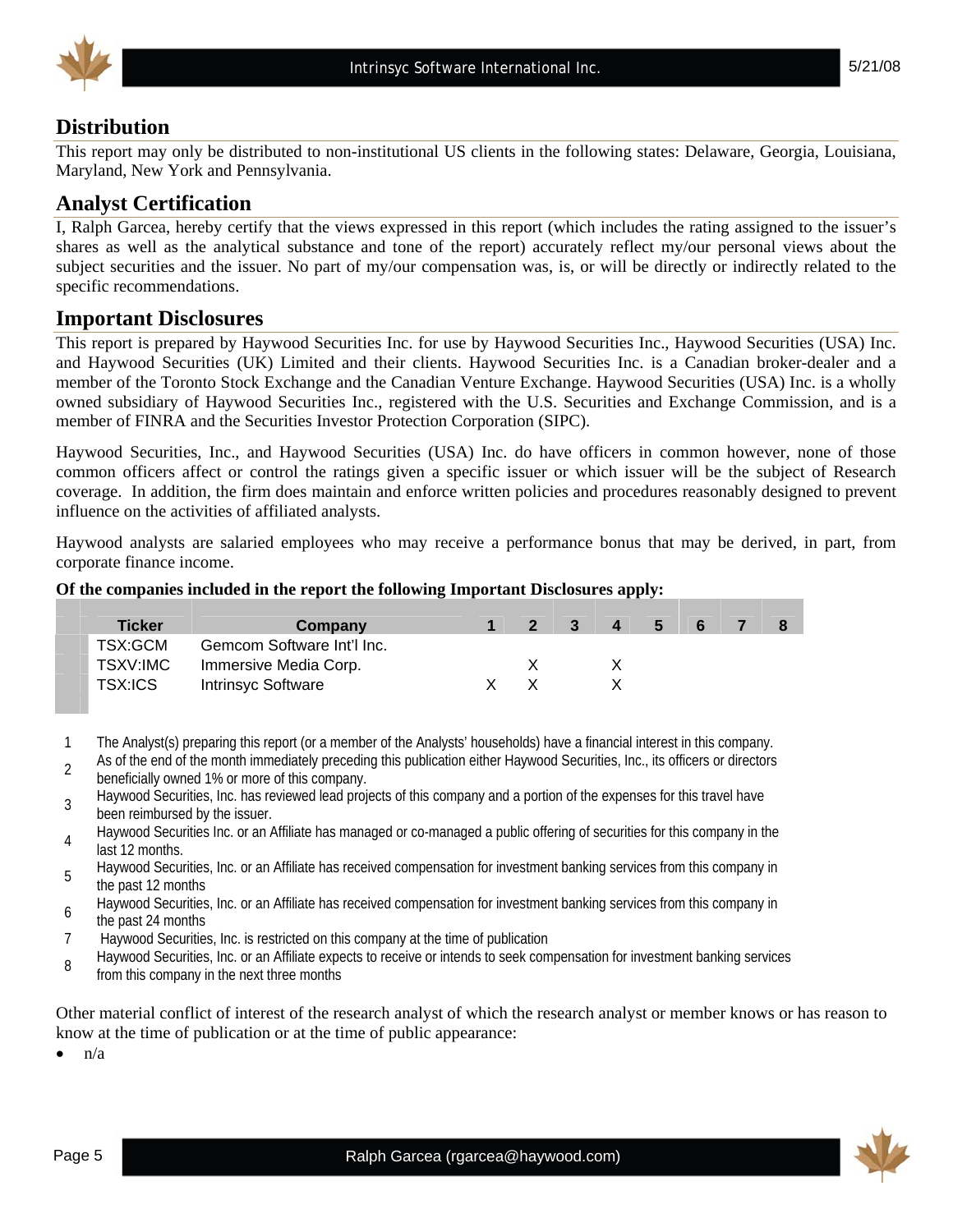## **Rating Structure**

**SECTOR OUTPERFORM** – Haywood's top rating category. The analyst believes that the security will outperform its sector. Furthermore, the shares are forecast to provide attractive returns measured against alternative investments when considering risk profiles. The rating carries a minimum total return threshold of 15% for equities and 12% for trusts. The rating applies to companies that have tangible underlying assets that give a measure of support to the market valuation. The rating category considers both the absolute and relative values in assigning the highest rating on the security.

**SECTOR PERFORM** – The analyst believes that the security will trade with tight correlation to its underlying sector. Furthermore, the target price (together with any anticipated distributions) is at or above the market price, and forecast risk-adjusted returns are attractive relative to alternative investments.

**SECTOR UNDERPERFORM** – Investors are advised to sell the security or hold alternative securities within the sector. Stocks in this category are expected to underperform relative to their sector. The category also represents stocks with unattractive forecast returns relative to alternative investments.

**TENDER –** The analyst is recommending that investors tender to a specific offering for the company's stock.

**RESEARCH COMMENT** – An analyst comment about an issuer event that does not include a rating.

**COVERAGE DROPPED** – Haywood Securities will no longer cover the issuer. Haywood will provide notice to clients whenever coverage of an issuer is discontinued. The termination of coverage will not occur unless clients have been provided with advice relating to positions they may still hold, such as a recommendation to sell their securities.

The above ratings are determined by the analyst at the time of publication. On occasion, total returns may fall outside of the ranges due to market price movements and/or short term volatility. At the discretion of Haywood's Management, these deviations may be permitted after careful consideration

Haywood's focus is to search for undervalued companies which analysts believe may achieve attractive risk-adjusted returns. This research coverage on potentially undervalued companies may result in an outweighted percentage of companies rated as Sector Outperform. Management regularly reviews rating and targets in all sectors to ensure fairness and accuracy.



For further information on Haywood Securities' research dissemination policies, please visit: http://www.haywood.com/research\_dissemination.asp

## **Risk Profile Parameters**

**SPECULATIVE:** – Investment for risk accounts only. Companies within this category carry greater financial and/or execution risk. All junior/venture companies that carry great financial and/or liquidity risk will be tagged "SPECULATIVE". A stock indicating a SPECULATIVE risk is determined from sector specific criteria outlined below listed below.